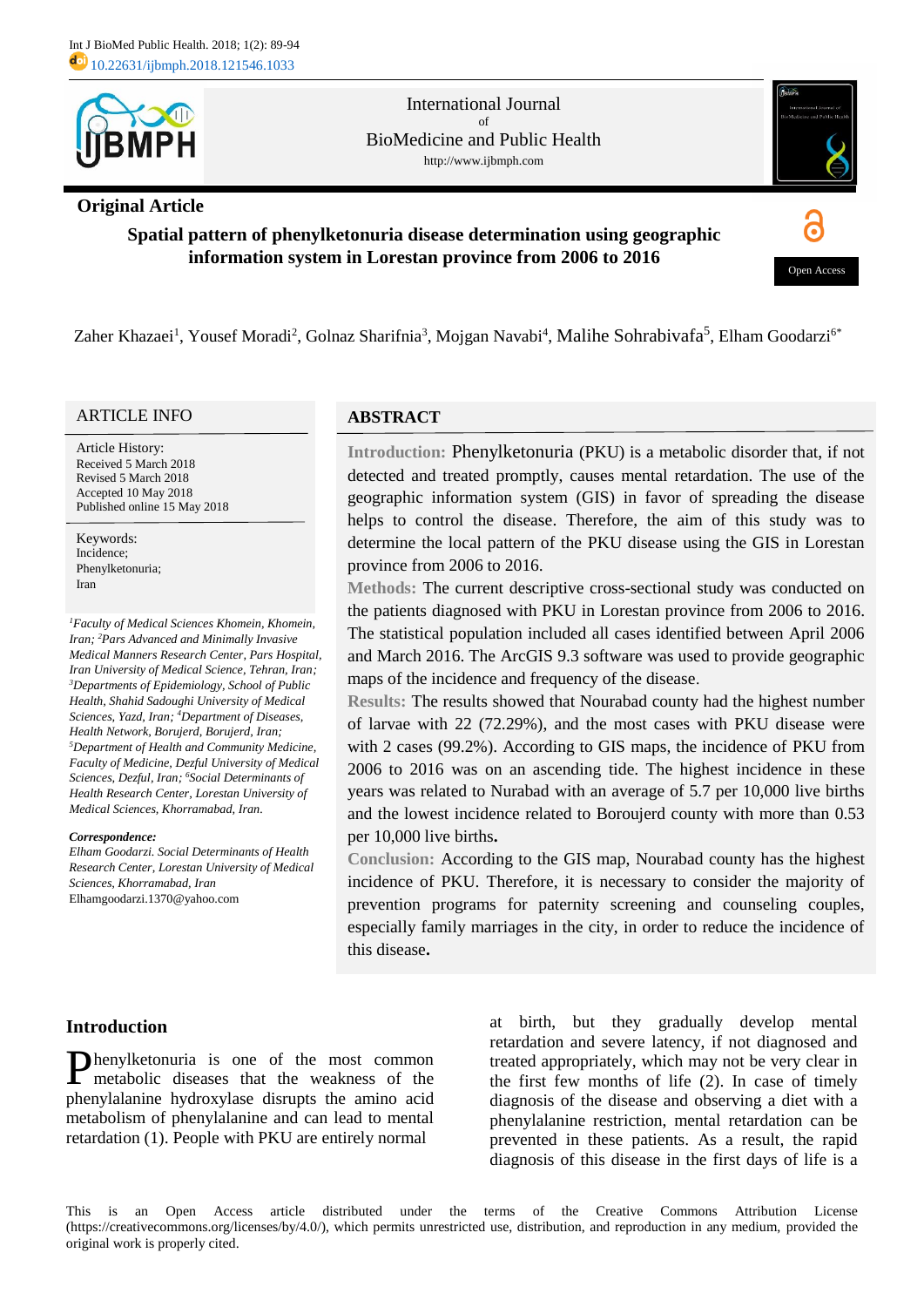#### Spatial pattern of phenylketonuria disease Spatial pattern of phenylketonuria disease Spatial pattern of phenylketonuria disease Spatial pattern of phenylketonuria disease Spatial pattern of phenylketonuria disease Spatial

major and important step in countries where infants are in the process of being diagnosed and treated; however, diagnosed and treated children are rarely recognized. In some developed countries, more than 50 years have passed since the screening of the disease. After diagnosis, levels of Alanine should be monitored continuously, especially during lactation, in order to prevent complications (3). Phenylketonuria and hypothyroidism neonatal disease screening in newborns programs in Iran (4, 5). The incidence of this disease is associated with an ever-increasing phenylalanine from 1 in 3000 to 60,000, depending on the country. It is reported that the disease is low among the Irish countries and the lowest in Japan (6). The prevalence of PKU in the Caucasus is estimated at 1 in 10,000 and is different between populations and races (7). The incidence rates of this disease In China, Portugal, the United Kingdom and Brazil were 1: 11144, 1: 12037, 1: 12000, and 1: 20,000, respectively (8). The highest incidence of PKU in the world was reported from countries such as Iran and other neighboring countries. If it is about 1 in 4000 in Turkey and 1 in 3627 in Iran, it is alive (9). In Iran, according to the results of the screening of infants from 2007 to 2010, 1 in 8000, autosomal recessive disease and its increase if the marriages are closer to sympathy and there is a difference in the incidence of the disease in different regions of the country (according to the statistics). A total of 1800 people were reported in the country with PKU, out of about 81 in Lorestan province (10). Since public health and disease issues are directly related to the region's geography and always have future locations, GIS can play an important role in public health management and disease planning and the study of disease (10, 11). GIS is an applied software that can investigate the

Causative agents by providing a geographical distribution model for diseases such as PKU and showing quantitative and qualitative spatial distribution of the disease, which is to make health and prevention decisions and disease control can be very helpful (12, 13). The use of GIS is applied in two areas of health, epidemiology and health care (14). The use of GIS information is important to manage the health systems and infrastructure (15). Therefore, the aim of the current study was to determine the location of PKU disease using GIS in Lorestan province from 2006 to 2016**.**

### **Methods**

Lorestan province is one of the Southwestern provinces of Iran. The province has an area of 28308 square kilometers and ranked  $13<sup>th</sup>$  in terms of population and is one of the most populated provinces of Iran. According to Iran's statistics, in Lorestan province in 2011, it is equal to 1, 754, 243 people, accounting for 3.2 percent of Iran's population. Lorestan is bordered from the north with Hamedan and Central provinces, from the east by Isfahan province, from the south by Khuzestan, and from the west by the neighboring provinces of Kermanshah and Ilam (Figure 1). This descriptiveanalytic study was conducted on patients with PKU in Lorestan province from 2006 to 2016. The community consists of all cases identified from 351164 live births between April 2006 and March 2013.The criteria for the entry of newborns as a person with PKU was to sample neonatal heel at the nearest health facility for their neonates to screen for phenylketonuria. Blood samples taken on Whatman 903 paper, the colorimetric method is screened for the presence of Phenylalanine using an ELISA.



**Figure 1.** Consort diagram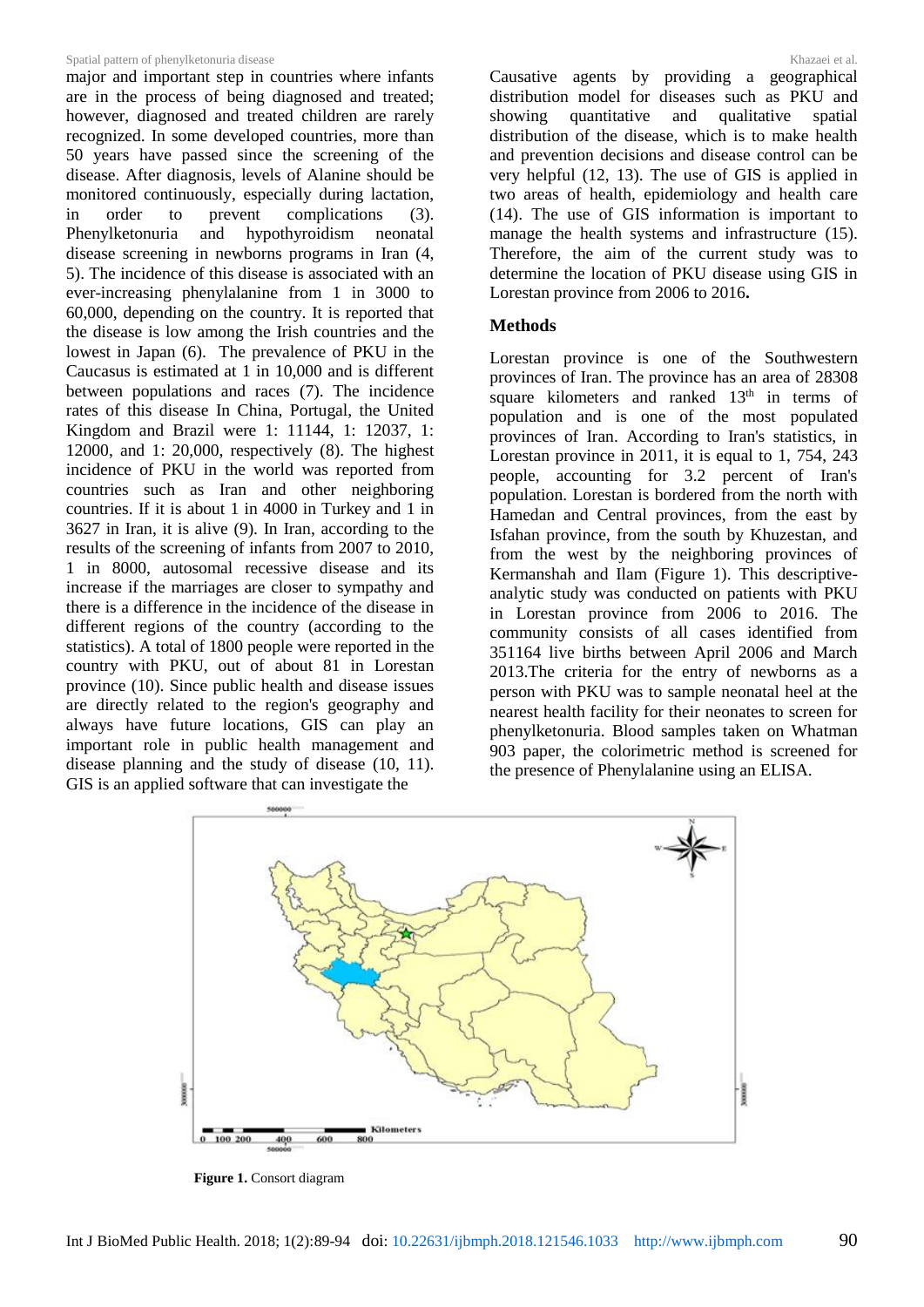

**Figure 2.** Spatial distribution prevalence of PKU in Lorestan province (2006-2016)

If the levels of phenylalanine are higher than 3.9 mg / dL, the sample is suspected. Subsequently, suspected specimens were sent to Tehran University of Medical Pathology, where a High Performance Liquid chromatography (HPLC) test was used to confirm the final diagnosis. If HPLC is positively defined, the baby is considered as the definite case for PKU. Neonates with congenital genetic defects were not included (16).

# **Results**

Our results from 2006 to 2016 showed that, 74 cases of PKU were recorded in Lorestan province. Norabad city (Delfan) with 22 out of 74 cases (29.72% of cases) had the highest percentages and the period with three of the total of 74 cases (2.99% of cases) and Boroujerd with 2 cases had the lowest rate of PKU (Figure 2). Our study showed that in 82% of cases, PKU patients had familial marriages. In 61% of cases, neonates diagnosed with rural illness and the highest level of parental education (32% of cases) were in middle school**.** The results of the study showed that the incidence of PKU was increasing and decreasing from 2006 to 2016. The highest incidence in these years was related to 2014 with an incidence of 3.86 in 10,000 and the lowest incidence for 2013 with an incidence of 1.07 per 10,000 (Figure 3). The

following map shows the dispersion of PKU disease in 10,000 live births. According to the PKU incidence rate in Lorestan province, which varies from 5.7 to 0.53 per 100,000, in order to better represent this range of changes in Lorestan province. It was divided into 5 categories and was designed using the GIS software of the province's map. As it can be seen, the highest incidence rate during these years was observed in Norabad county with an incidence of 5.7 per 10,000 live births and the lowest incidence related to Borujerd county with an incidence of 0.53 per 10,000 live births (Figure 4).

# **Discussion**

According to the results of this study, the incidence rate of PKU in Lorestan province was fluctuated. The most frequent incidence in these years was related to 2014 with an incidence of 3.86 per 10,000 and the lowest incidence related to 2013 with an incidence of 1.07 per 10,000. Based on the maps obtained from the GIS, the highest incidence was reported in the Norabad county (5.7 per 10000 live births) and the lowest incidence was in Boroujerd county (0.53 per 10,000 live births). Phenylketonuria disease is fully curable and timely diagnosed at birth, and the child can have a completely normal life with timely treatment. Family marriages are the major cause of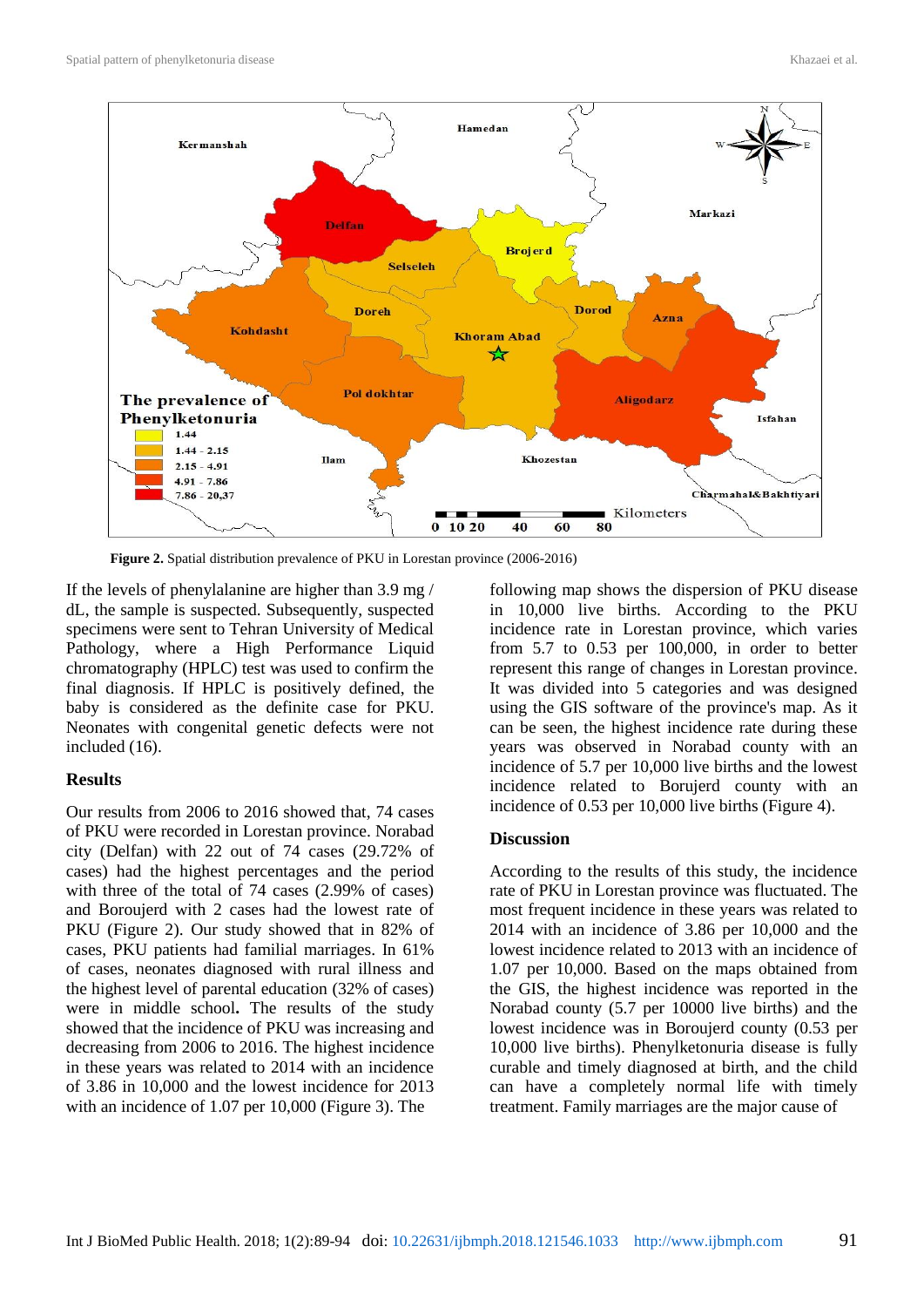

**Figure 3.** The trend of PKU disease in Lorestan province during the period of 2006-2016

the spread of the disease in the world (16-18). The results of our study showed that from 2006 to 2016, the highest rate recorded in Lorestan province was related to Norabad county with 22 (29.72%). The study of Sadatni Nasab *et al.* in 2014 in South Khorasan with an incidence of 0.98 per 10,000 (15), Habib *et al.* study in Fars province with an incidence of 1.6 in 10,000 (16) and a large study in Tehran with an incidence of 1.15, there were 10,000 live births(19). Studies have shown that the overall incidence of disease in Iran according to a screening program that was carried out in three medical universities of Tehran, Fars and Mazandaran from 1997 to 2010, is estimated at 1 per 8000 neonates and the incidence range varies from country to country. One person varies from 3,000 to 1 person per 60,000 people (20).

In general, various factors affect the different dispersion of PKU disease in different locations, the most important of which are inherited, genetic, race and cultural factors (21). According to the GIS map of Lorestan province, the results showed that the highest rate during these years was from Norabad county with an incidence of 5.7 per 10,000 live births and the lowest incidence related to Borujerd county with an incidence of 0.53 per 10,000 live births. High incidence of disease in the province Lorestan and especially Norabad county may be due to more familial marriages in this city. In a study by Zafar Mohtashemi *et al*., 75% of cases of PKU had their parents married (9). Studies showed that the overall rate of family marriage in Iran was 38.6%. Considering the high prevalence of family marriages in Lorestan province, it is necessary to pay more



**Figure 4.** Spatial distribution incidence rate of PKU in Lorestan province (2006-2016)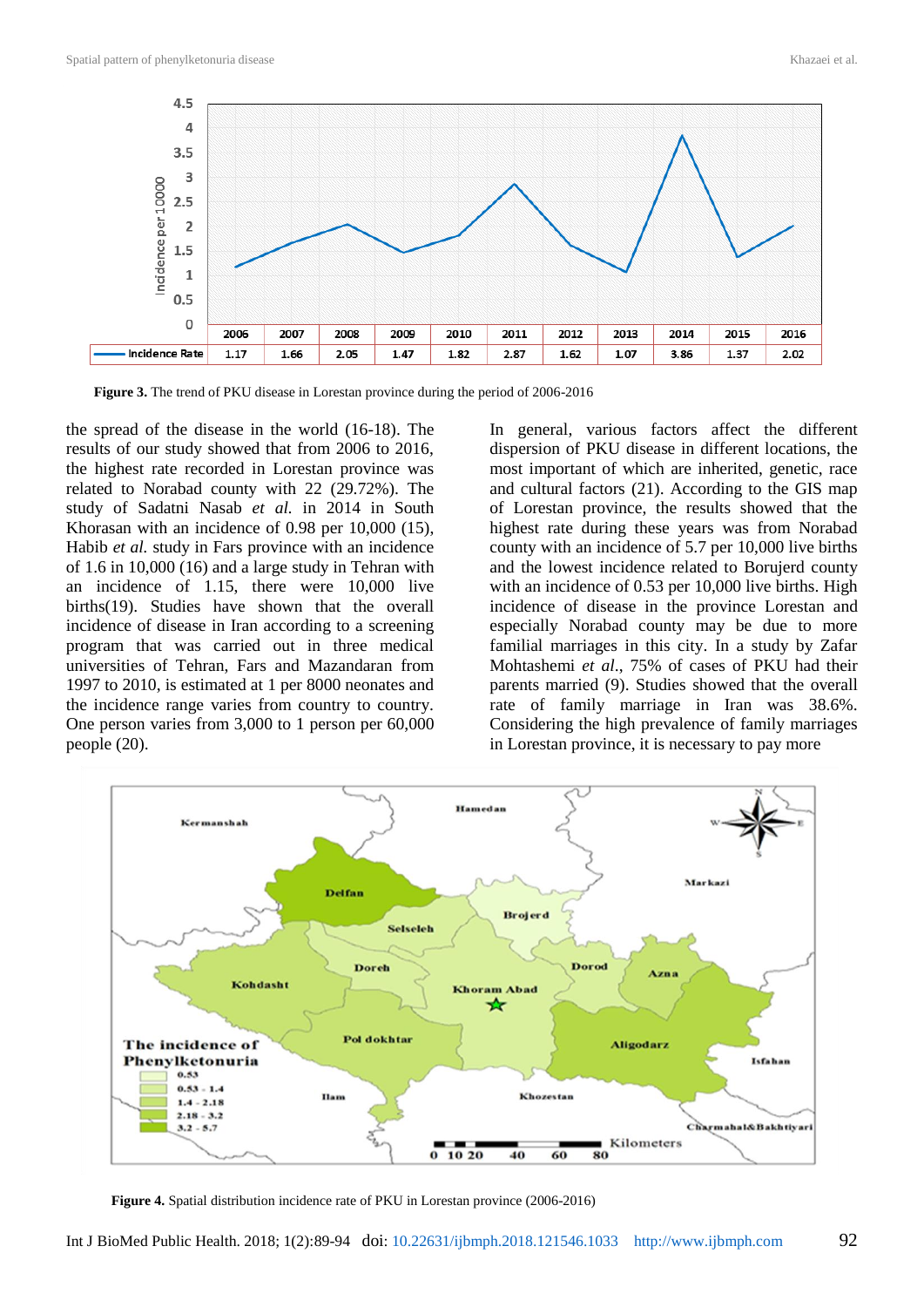#### Spatial pattern of phenylketonuria disease Spatial pattern of phenylketonuria disease Spatial pattern of phenylketonuria disease Spatial pattern of phenylketonuria disease Spatial pattern of phenylketonuria disease Spatial

attention to screening and management of PKU disease (22). Probably the reason for an increase in Norabad county is familial marriage, which is suggested that other researchers do more studies on the cause of this**.** The results of our study showed that the incidence of PKU was increasing and decreasing from 2006 to 2016. The highest rate of incidence in these years was related to 2014 with an incidence of 3.86 in 10,000 and the lowest incidence was related to the year 2013 with an incidence of 1.07 per 10,000**.** In a study performed in Fars province, from 70,477 newborns, the incidence of disease was 1 in 4698 newborns. In a study conducted in southern Iran, the incidence of illness in neonates was 1.7 in 10,000 and it was estimated as 1.5 per 10,000 cases , In a study by Pangkanon and colleagues in Thailand in 2009, the incidence rate was 0.3 per 100,000 live births (23, 24).

### **Conclusion**

The results of our study showed that Norabad county with 22 (29.72%) patients had the highest incidence of PKU disease during these years and the incidence of PKU was fluctuated from 2006 to 2016. The highest incidence during these years was in 2014 with an incidence of 3.86 in the 10,000 cases and the lowest incidence of 2013 with an incidence of 1.07 out of 10,000. According to the results obtained from the study, phenyl ketoneuria disease is different in different regions of Lorestan province. The highest incidence rate during these years was in Norabad county with an incidence of 5.7 per 10,000 live births and the lowest incidence related to Boroujerd county with an incidence of 0.53 per 10,000 live births. Therefore, considering the highest incidence rate in Norabad county, the need for more screening programs and counseling before marriage, especially in family marriages in the city, should be considered in order to reduce the incidence of this disease**.**

### **Ethical disclosure**

Not applicable.

### **Acknowledgment**

The authors appreciate and thank all colleagues of the Non-Communicable Diseases Center of Lorestan Province who helped them to do this project**.**

# **Authors' contributions**

All authors contributed equally in planning and carrying out this project.

### **Conflict of interest**

The authors declare that they have no conflict of interest.

#### **Funding/Support**

None declared.

#### **References**

1. Bernstein L, Burns C, Sailer-Hammons M, Kurtz A, Rohr F. Multiclinic Observations on the Simplified Diet in PKU. J Clin Nutr Metab. 2017; 2017:1-5. doi:10.1155/2017/4083293

2. Senemar S, Ganjekarimi H, Fathzadeh M, Tarami B, Bazrgar M. Epidemiological and clinical study of Phenylketonuria (PKU) disease in the National Screening Program of Neonates, Fars province, Southern Iran. Iran J Public Health. 2009;38(2):58-64.

3. Eijgelshoven I, Demirdas S, Smith TA, Van Loon JM, Latour S, Bosch AM. The time consuming nature of phenylketonuria: a cross-sectional study investigating time burden and costs of phenylketonuria in the Netherlands. Mol Genet Metab Rep. 2013; 109(3):237-42. [doi:10.1016/j.ymgme.2013.05.003](https://doi.org/10.1016/j.ymgme.2013.05.003)

4. Goodarzi E, Ghaderi E, Khazaei S, Alikhani A, Ghavi S, Mansori K, et al. The prevalence of transient and permanent congenital hypothyroidism in infants of Kurdistan Province, Iran (2006-2014). Int J Pediatr. 2017; 5(2):4309-18. doi[:10.22038/ijp.2016.7902](http://dx.doi.org/10.22038/ijp.2016.7902)

5. Etemad K, Khazaei Z, Pordanjani SR, Shahsavand M, Ajam F, Riahi S-M, et al. Evaluation of the therapeutic interventions effects on body growth pattern of infants with congenital hypothyroidism. Biomed Res Ther. 2018; 5(4):2194-207. [doi:10.15419/bmrat.v5i4.433](https://doi.org/10.15419/bmrat.v5i4.433) 

6. Kono K, Okano Y, Nakayama K, Hase Y, Minamikawa S, Ozawa N, et al. Diffusion-weighted MR imaging in patients with phenylketonuria: relationship between serum phenylalanine levels and ADC values in cerebral white matter. Radiology. 2005; 236(2):630-6. [doi:10.1148/radiol.2362040611](https://doi.org/10.1148/radiol.2362040611)

7. Moradi K, Alibakhshi R. High risk of birth defects with PKU in Mast-e Ali village, Kermanshah province. J Kermanshah Univ Med Sci. 2014; 18(1):62-5.

8. Dos Santos LL, De Castro Magalhães M, De Oliveira Reis A, Starling ALP, Januário JN, da Fonseca CG, et al. Frequencies of phenylalanine hydroxylase mutations I65T, R252W, R261Q, R261X, IVS10nt11, V388M, R408W, Y414C, and IVS12nt1 in Minas Gerais, Brazil. Genet Mol Res. 2006; 5(1):16-23. PMID:16755493

9. Motamedi N, Goodarzi E, Pordanjani SR, Valizadeh R, Moradi Y, Sohrabivafa M, et al. Incidence of phenylketonuria in Lorestan province, West of Iran (2006- 2016). Int J Pediatr. 2017; 5(40):4713-21. doi:10.22038/ijp.2017.21094.1770

10. Sipe NG, Dale P. Challenges in using geographic information systems (GIS) to understand and control malaria in Indonesia. Malar J. 2003; 2(1):36-44. [doi:10.1186/1475-2875-2-36](https://doi.org/10.1186/1475-2875-2-36)

11. Seif A, Rashidi M, Rozbahani R, Daheshti N, Poursafa P. GIS application in medical researches a solution for